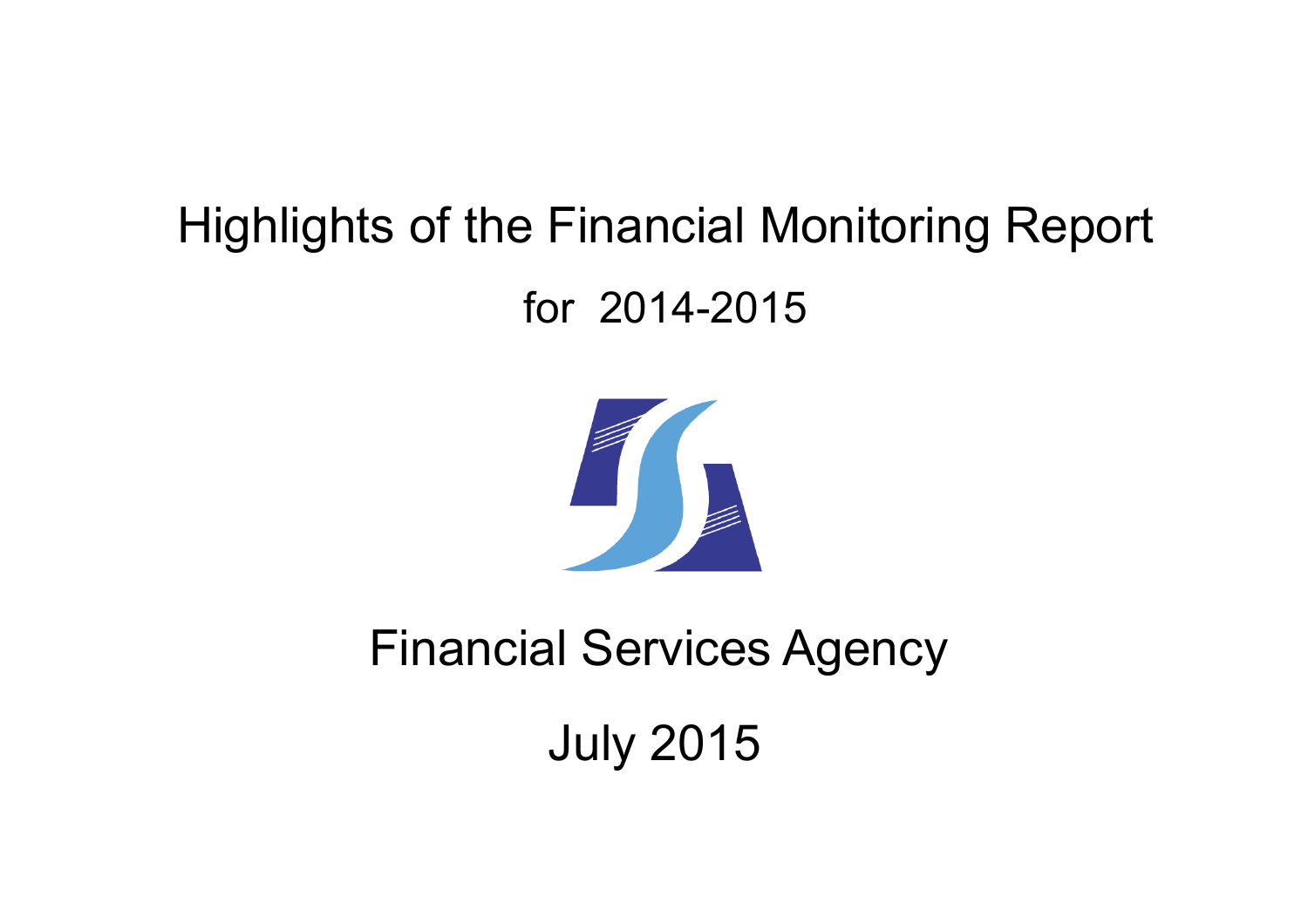# **Objective**

To publish the main results and challenges of financial monitoring from July 2014 to June 2015 based on the FSAís Financial Monitoring Policy (announced in 2014).

### **Outline**

- 1. Economic and market environment for financial sectors
- 2. Business trends of deposit-taking financial institutions
- 3. Three major bank groups
- 4. Regional banks
- 5. Roles of boards of directors
- 6. Issues of investment managers
- 7. Issues of sales of investment trusts
- 8. Effective cyber security measures

This translation is only for reference purposes. In cases where there are any differences between this translation and the original highlights in Japanese, the latter shall prevail.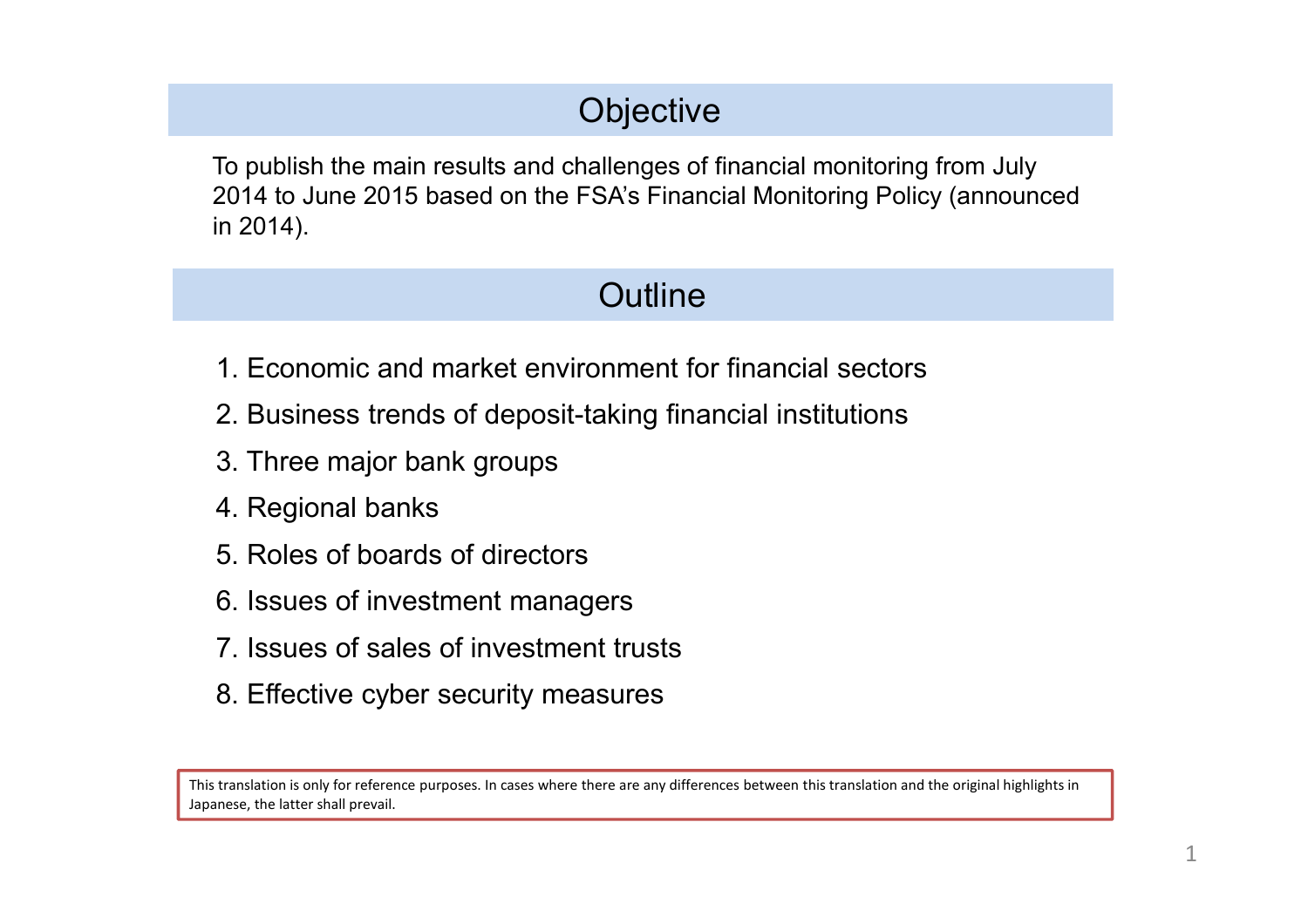### 1. Economic and market environment for financial sectors

- $-$  The global economy is recovering, mainly in advanced countries. The economic growth rate is lower than the rate before the Lehman Crisis. The price of risk assets is rising under the global low interest rate.
- Due to changes in market structure, liquidity in the bond market became lower. Volatility of asset prices, which have been decreasing, is now undergoing a slightly upward trend.



 $-$  As some advanced countries move toward normalization of monetary policies, particular attention should be paid to further rises in market volatility and increases of debt in emerging countries. We also need to pay attention to unstable factors such as the debt crisis in Greece and geopolitical risks.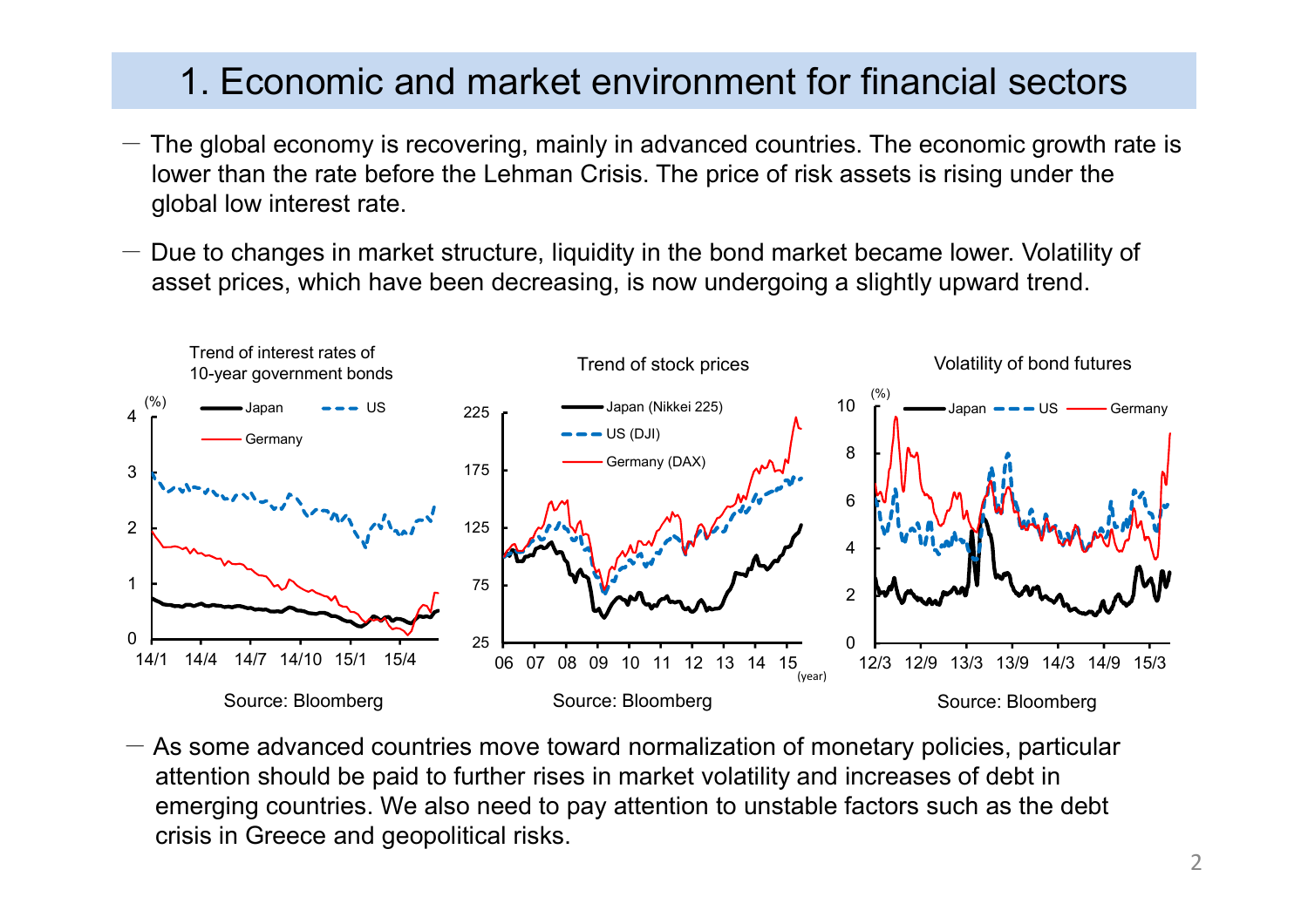- $-$  Since the government and the Bank of Japan are taking holistic approaches to overcome deflation, the Japanese economy is recovering gradually.
- $-$  Interest rates of JGBs remain low, but volatility has temporarily shown a rise. The upward trend is continuing in the stock market as a result of better financial performance of enterprises and on-balance buying by trust banks/overseas investors.
- $-$  The price and transaction volume of real estate are growing, especially in the Tokyo market. Loans for the real estate industry are growing modestly. Investment from overseas is also increasing, and we need to continue paying attention to its trend.





loans and domestic loans transferred overseas.

Source: BOJ

Purchase and sales of real estate by sectors of buyers Loans for real estate (year-on-year)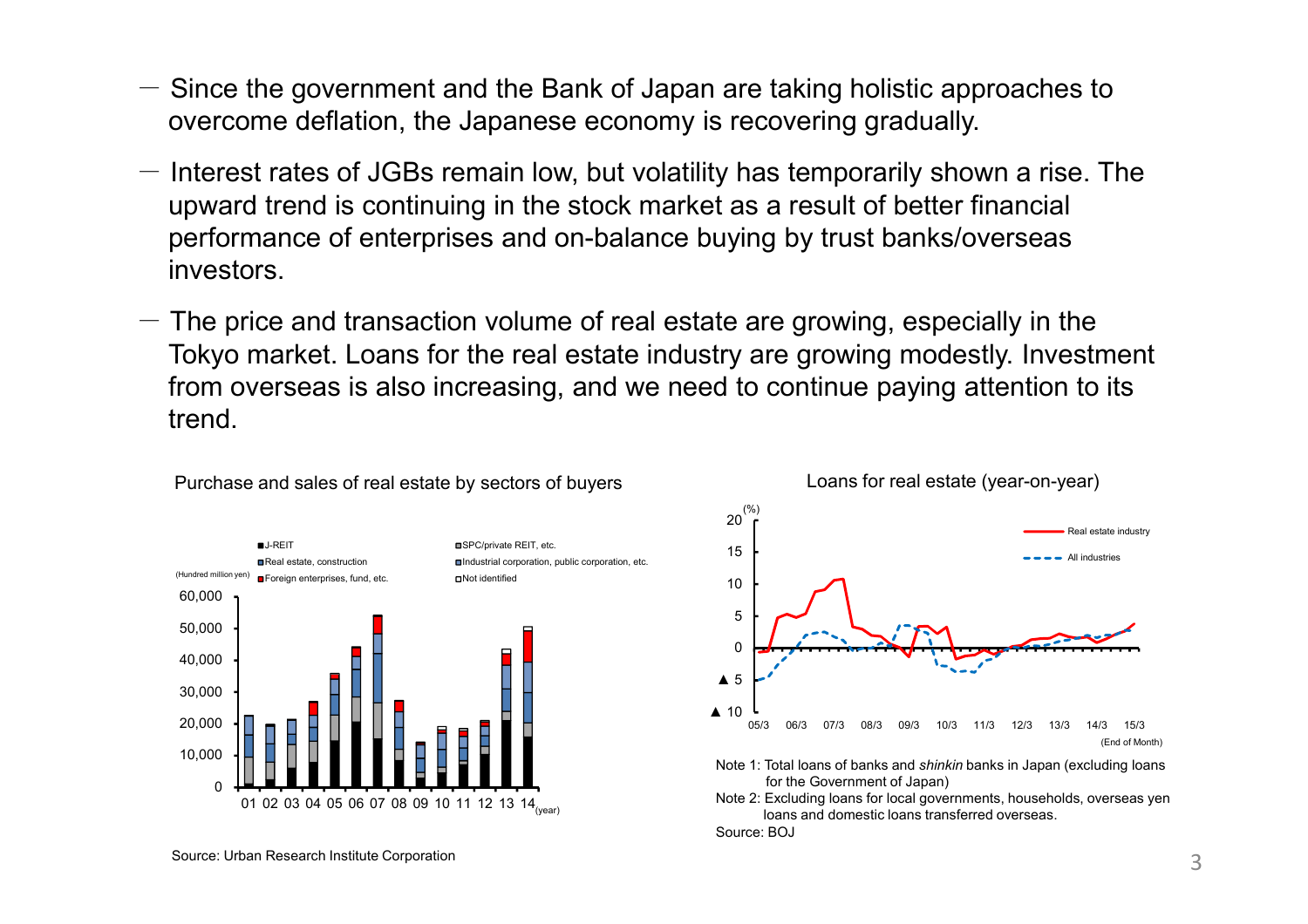### 2. Business trends of deposit-taking financial institutions

- Deposit-taking financial institutions maintain their financial soundness overall.
- $-$  Low credit costs and profits from sales of securities contribute to high net income.



Financial results of deposit-taking financial institutions

Source: FSA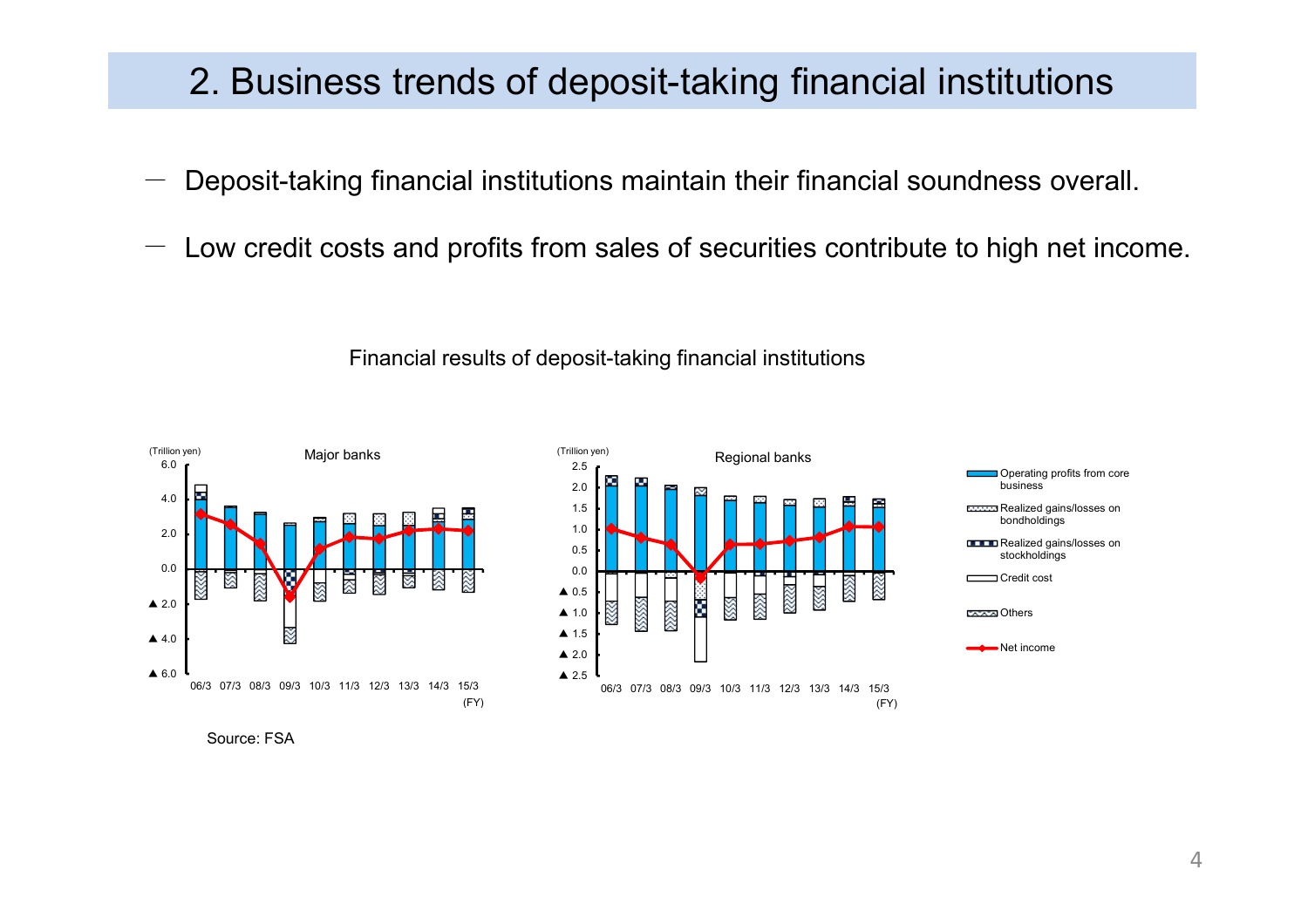- For major banks and regional banks, JPY interest rate risk remains flat. For *shinkin* banks and credit cooperatives, average remaining maturity of securities has become longer and interest rate risk has been on a rising trend.
- $-$  Despite the decline in corporate bankruptcies, the rate of allowance for credit losses remains flat overall because some financial institutions are reviewing the policy of allowance for potential risks in the future.
- $-$  Appropriate management of JPY interest rate risk remains important.



JPY interest rate risk JPY interest rate risk

Note: The graphs show the change in net present value on the assumption that the interest rate has shifted upward by one percent in a parallel manner.

loans classified in Category III "potentially bankrupt borrowers"

Source: FSA

Source: FSA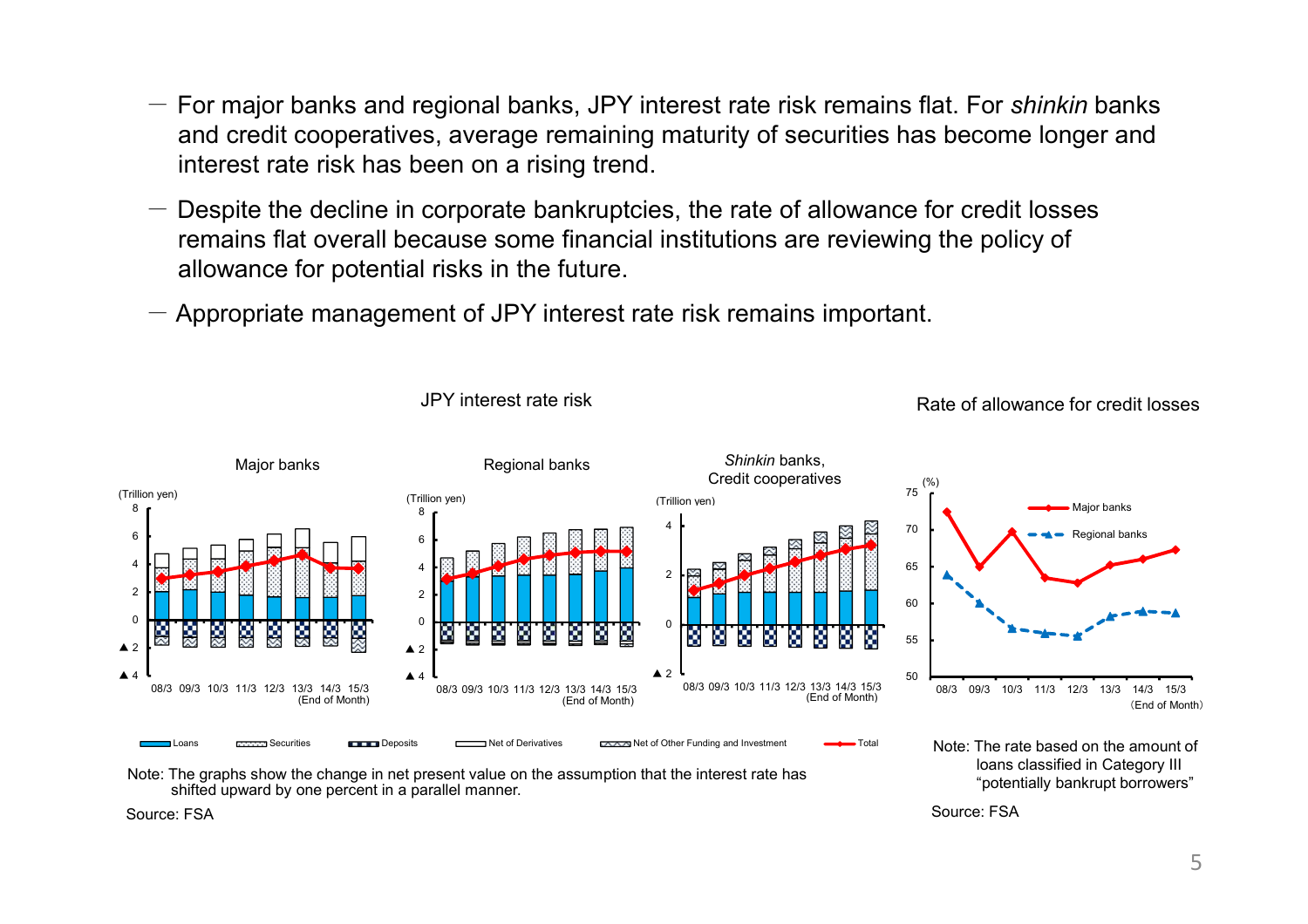### 3. Three major bank groups

The FSA conducted a horizontal review regarding overseas businesses and stock price sensitivity among the three major bank groups.

- (1) Overseas businesses
- $-$  The three major bank groups are expanding their overseas businesses, mainly through foreign currency denominated loans (especially in Asia).
- $-$  In response to rapid growth of foreign currency denominated loans, it is essential for the groups to develop a stable funding capacity and a liquidity risk management for foreign currencies.
- $-$  The three major bank groups should develop global governance, credit risk management and local hires such as compliance officers in line with their overseas business expansions.







- Note 1: Foreign loans here refer to average loan balance of global business division for MUFG (total of bank and trust bank) average loan balance of international banking division for SMFG (bank), and average loan balance of international banking division for MHFG (bank).
- Note 2: Foreign currency denominated deposits here refer to average deposit balance of global business division for MUFG (bank), average foreign deposit balance of internal administration base for SMFG (bank), and average balance of foreign currency denominated customer deposits of internal administration base for MHFG (bank). For SMFG and MHFG, the figures are converted at 100 yen to 1 USD.

Source: Three major bank groups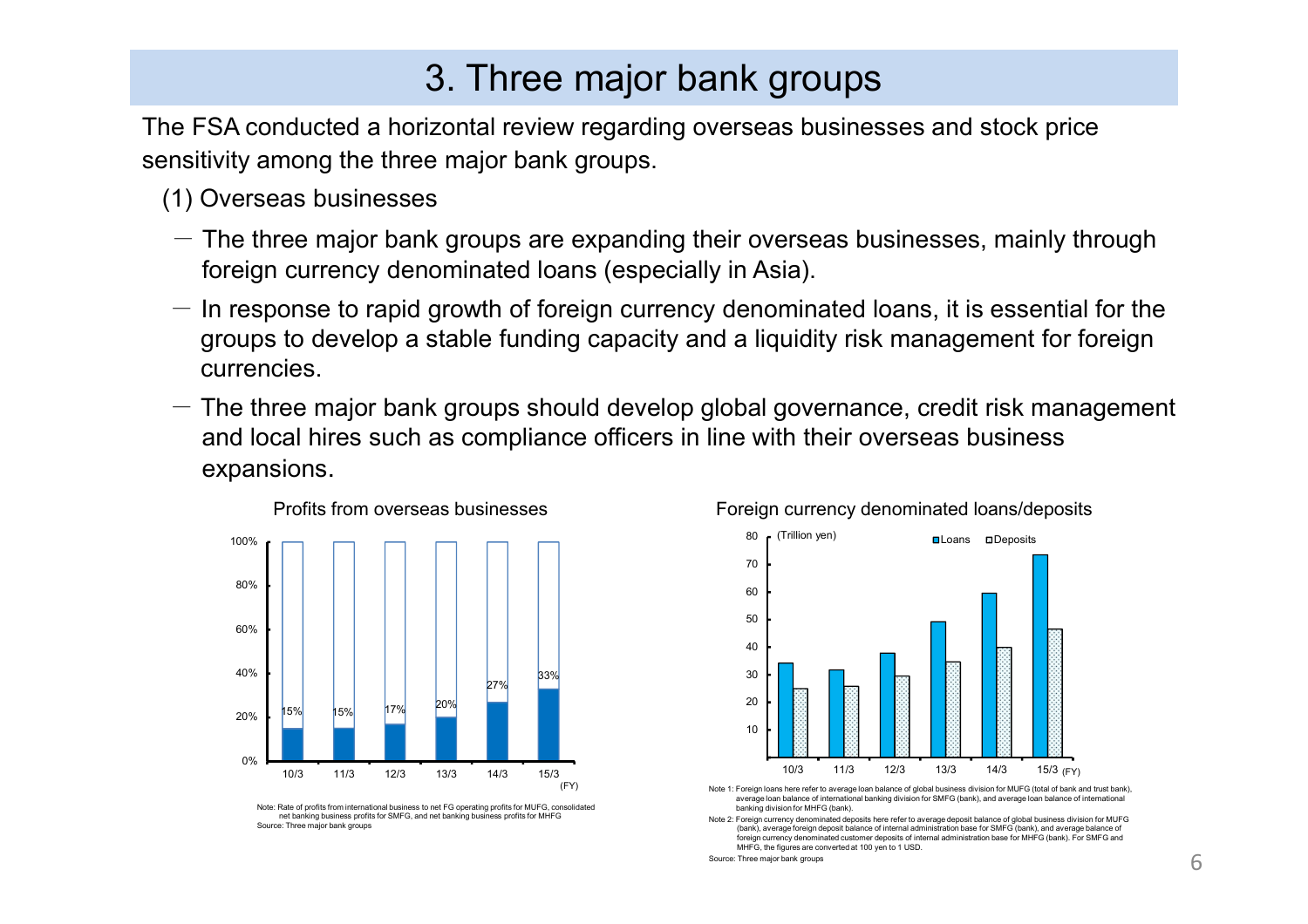### (2) Stock market risk

- $-$  Compared to G-SIFIs in Europe and the US, the three major bank groups have a higher rate of shareholdings to equity capital. This means that particular attention needs to be paid to the impact on equity capital due to a decline in the stock price.
- $-$  Currently, soundness of equity capital of the three major bank groups is as sufficient as that of G-SIFIs in Europe and the US, partly due to the net unrealized gains from shareholdings.
- $-$  In the past, economic/market downturns affected financial conditions of financial institutions through a drop in stock price, and restricted sufficient function of financial institutions. (occurrence of procyclicality)
- $-$  It is necessary for the three major bank groups to further strengthen their financial bases especially through reducing the risk of stock price fluctuation in order to be able to adequately respond to the economic/market changes and business support needs of enterprises during hard times.



Ratio of shareholdings to equity capital (comparison between Japan and Europe / US)



Source: published data from each company

Common Equity Tier 1 Ratio (comparison between Japan and Europe / US)



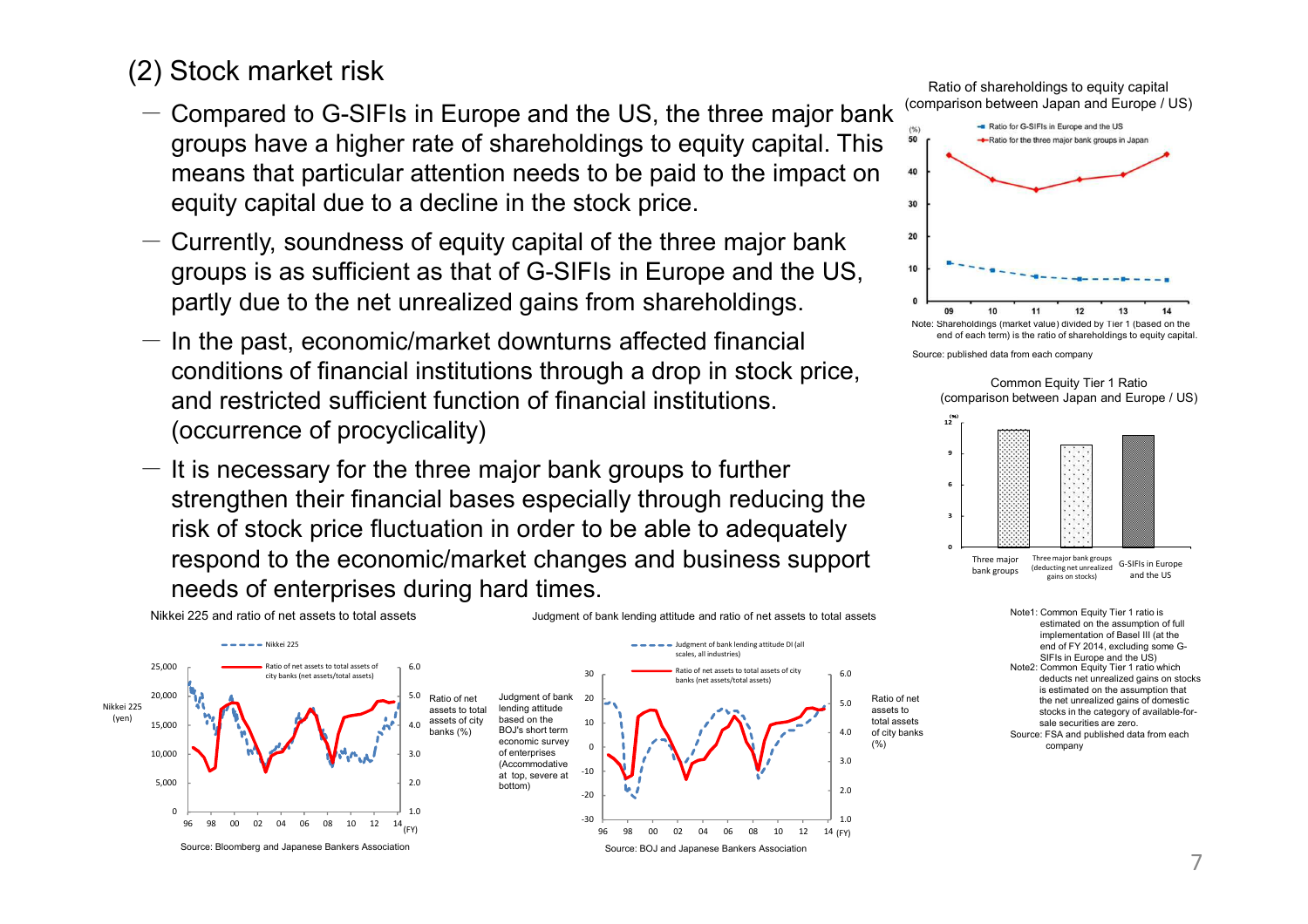# 4. Regional banks

#### (1) Mid- and long-term sustainability of business model

Since the Japanese population is predicted to shrink, the FSA monitored regional banks from the aspect of development of the mid- and long-term (5 to 10 years) sustainable business model.

- $-$  Due to low yield from loans, regional banks' profitability of lending is declining overall. On the other hand, the influence the securities business of regional banks has on the entire management is increasing.
- $-$  As the interest rate is lowered, loans with relatively high yields tend to be repaid one after another to be replaced with new loans with lower interest rates. Assuming that this trend continues, the ordinary profits of about 20 percent of all the regional banks in the future (fiscal year ending March 2018) are calculated to be less than or half of what they are now (fiscal year ending March 2014).
- $-$  The extent of the decrease in yield from loans differs depending on banks. Since business models are different, some banks still maintain appropriate interest rates.

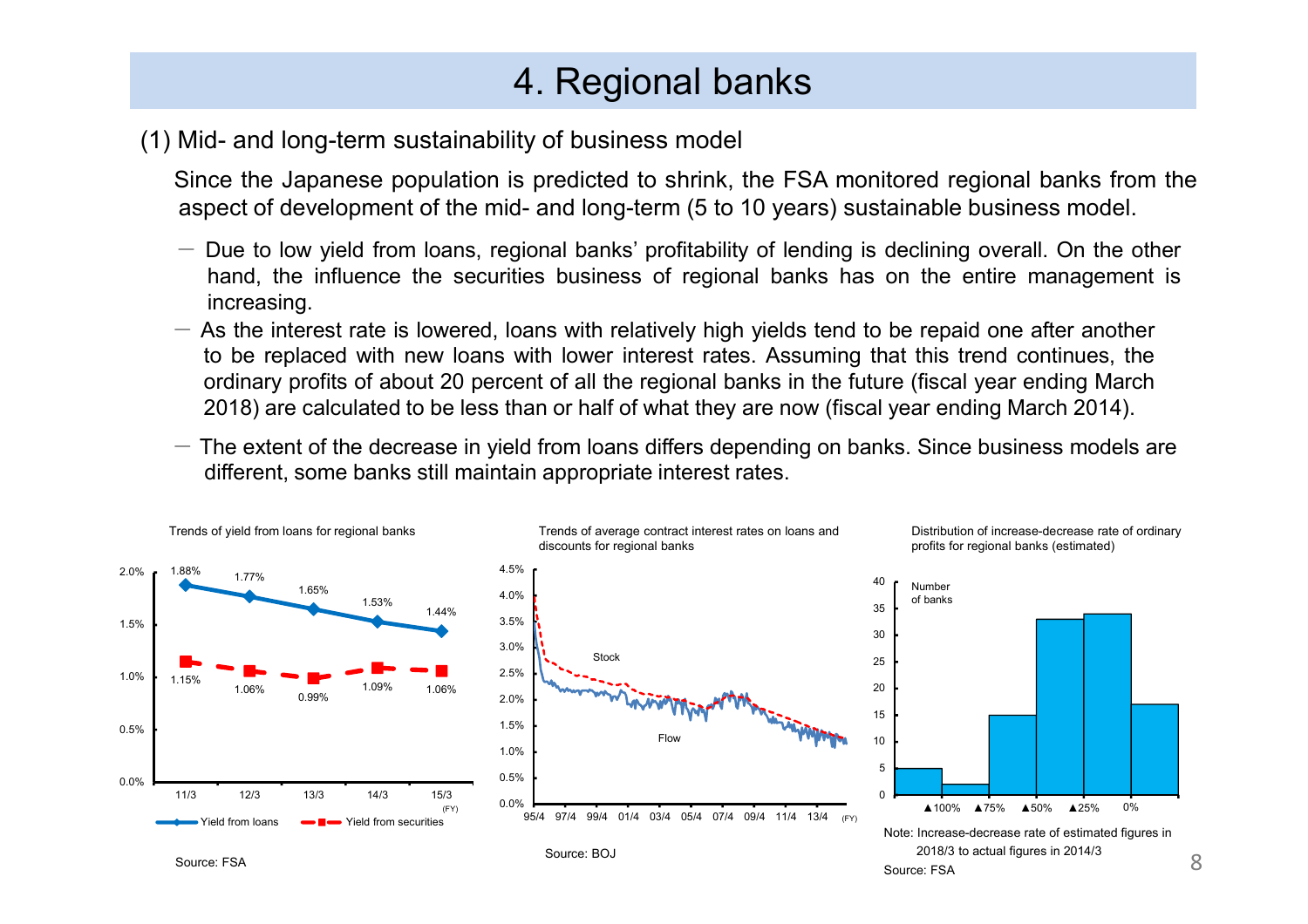- $-$  Amounts of lending and expenses have a strong correlation. Economies of scale can also be seen. On the other hand, regarding the relationship between amounts of lending and the profitability rates of lending, relatively small-sized banks have a distribution of profitability rates with greater spread.
- $-$  Some banks utilize their business strategies with economies of scale, while other banks utilize their business strategies to clarify the differences between each other using their business models without depending on business expansion.

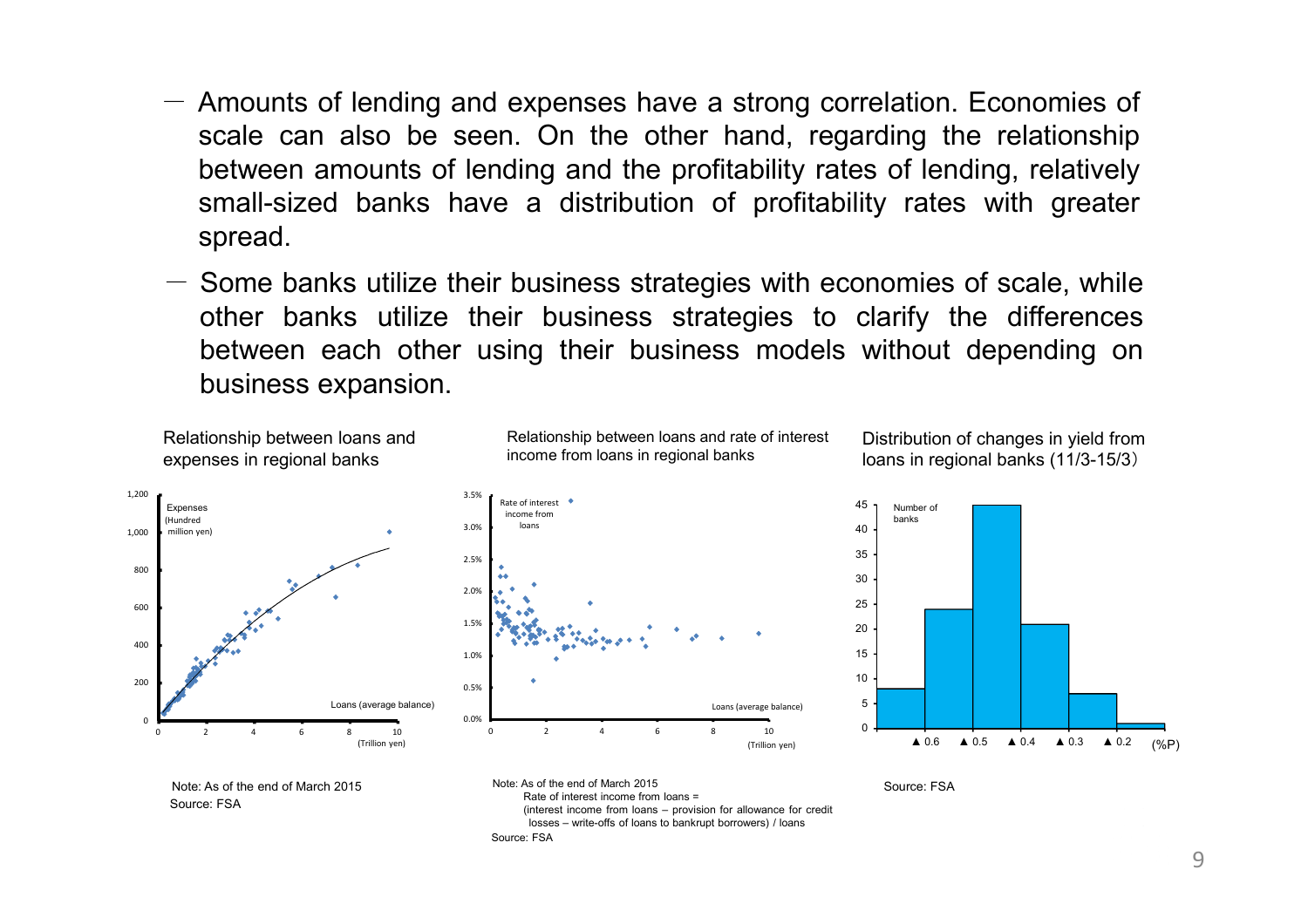### (2) Evaluation of customers' business potential

The FSA reviewed how regional banks considered, provided and supported effective solutions based on an appropriate assessment of companies' business profiles and growth potential (evaluation of customers' business potential).

 $-$  Regarding the evaluation of customers' business potential, some banks have good practices they have been carrying out throughout their organizations with a strong commitment of management, such as developing policies in line with business strategy, establishing control frameworks and sharing with branch employees.

| (Example 1)<br>A regional bank placed focus not on the<br>achievement of target value but on business<br>operations of each sales branch and established<br>its performance evaluation system.                                                                                                                                                                                                                                                                                                                                                                                                                                                                                            | (Example 2)<br>Branch employees recognized the need for the<br>evaluation of customers' business potential, and<br>developed methods for evaluation of customers'<br>business potential on their own.                                                                                                                                   |  |
|-------------------------------------------------------------------------------------------------------------------------------------------------------------------------------------------------------------------------------------------------------------------------------------------------------------------------------------------------------------------------------------------------------------------------------------------------------------------------------------------------------------------------------------------------------------------------------------------------------------------------------------------------------------------------------------------|-----------------------------------------------------------------------------------------------------------------------------------------------------------------------------------------------------------------------------------------------------------------------------------------------------------------------------------------|--|
| The regional bank made a self-assessment that setting<br>target values could sometimes lead to a business<br>attitude which places importance on short-term profit,<br>rather than providing financial services for customers<br>and understanding customers' viewpoints.<br>Some branches focused more on the evaluation of<br>operational process (whether or not branch employees<br>understand their customers' business, find customers'<br>issues, or provide appropriate solutions). As a result,<br>their target values were also achieved.<br>Given that such initiatives were successfully achieved,<br>the regional bank has decided to do the same thing for<br>all branches. | The regional bank set up a management policy such that<br>they would continue to work together with major regional<br>industries, and branch employees understood the<br>necessity of the evaluation of customers' business<br>potential in order to achieve the policy. They have<br>developed methods for an evaluation of customers' |  |
|                                                                                                                                                                                                                                                                                                                                                                                                                                                                                                                                                                                                                                                                                           | business potential on their own, as seen below.<br>1) Branch employees did specific interviews which focused on<br>100-1000 qualitative items when supporting the<br>development of customers' business plan.                                                                                                                           |  |
|                                                                                                                                                                                                                                                                                                                                                                                                                                                                                                                                                                                                                                                                                           | 2) Branch employees conducted simple interviews on<br>qualitative items as part of its customers' communication<br>toolset.<br>3) Branch employees conducted qualitative analysis on an<br>extensive number of relevant companies in major industries<br>that could have a large influence on regional economies.                       |  |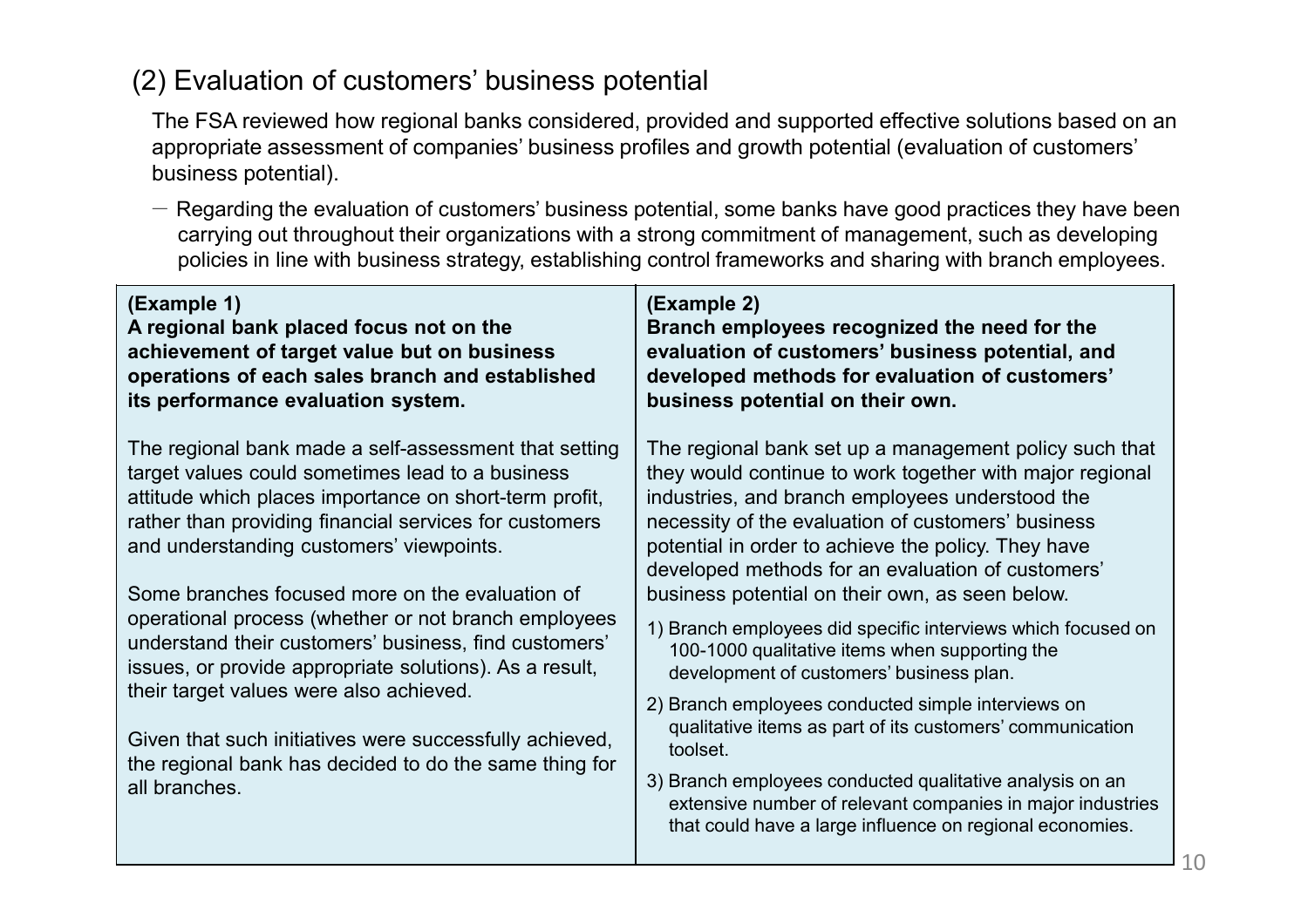### 5. Roles of boards of directors

With the revised Companies Act and "Japan's Corporate Governance Code" in mind, the FSA reviewed the composition of the boards of directors in financial institutions and nomination/performance of outside directors.

- $-$  Large financial institutions, mainly the three major bank groups, are taking initiatives to encourage their boards of directors to perform their roles properly.
	- ・Ensure effective discussions by boards of directors regarding important management matters.
	- ・Increase the number of outside directors and provide support for outside directors.
	- ・Enhance effective discussion at the nominating committee where more than half of the members are outside directors (clarification of personnel requirements, and consideration/planning of successors of top management).
- $-$  It is important for regional banks to address the following issues in order to enhance their governance.
	- $\cdot$  Tone at the top management to listen carefully to and reflect outside directors' opinions.
	- ・Selection of outside directors who have the expertise, experience and knowledge necessary to overcome management issues.
	- ・Measures for selection of outside directors through the clarification of roles expected of outside directors or use of outside human networks in local regions where it is strongly understood that there are few personnel to be outside directors.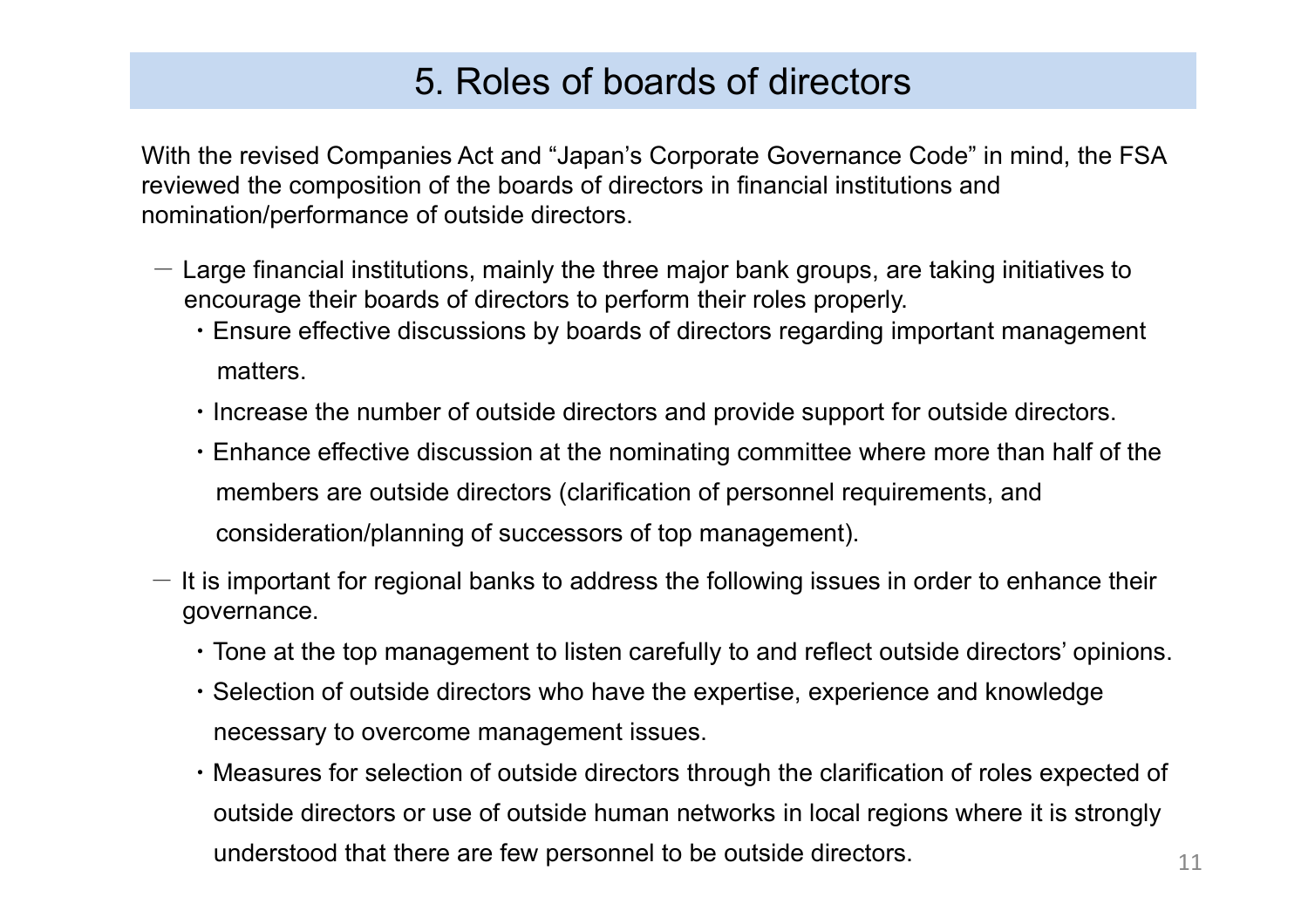### 6. Issues of investment managers

The FSA reviewed governance, product origination, human resources development, etc., from the viewpoint of whether financial institutions engaged in the investment management business fulfilled their roles and responsibilities (i.e., fiduciary duty) adequately.

- $-$  Many Japanese investment managers were established as affiliated companies of sales companies providing financial services. Therefore, investment managers and such sales companies have strong relationships.
	- ・Many CEOs, directors and audit committee members\* are from affiliated sales companies.
	- ・A large number of investment trusts were sold through affiliated sales companies.
	- ・In the process of product origination, sales companies are engaged in research on customers' needs and product design.
- $-$  The FSA has observed quite a few cases of provision of investment trusts which are easy for sales companies to sell and obtain high sales commissions.
- $-$  The FSA expects investment managers to ensure independence of their business from affiliated sales companies so as to develop financial products that are truly beneficial for their customers (i.e., appointment of professionals who are familiar with asset management business as members of management, as well as enhancement of checking functions by appointing independent outside directors, etc.).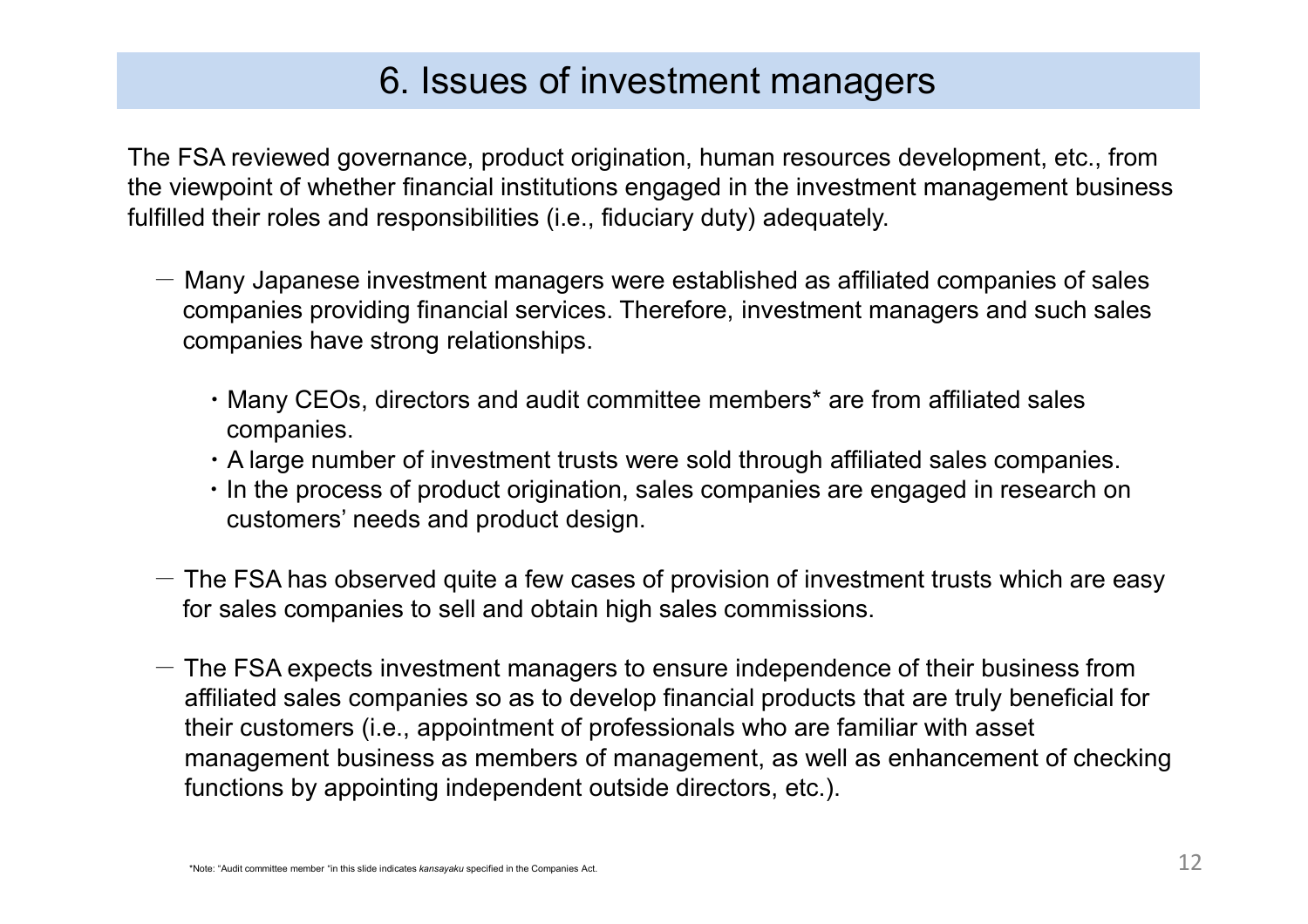### 7. Issues of sales of investment trusts

The FSA reviewed business objectives, performance assessment systems, sales promotion, and sales commission structures of financial institutions from the viewpoint of the development of solicitation and sales to support customers' asset building for the mid- and long-term.

- $-$  While many customers prefer "safety" in their investments, investment trusts with relatively high risk have been selling well. Some sales companies, which focused on consultative sales in order to recommend their customers to diversify their investment, cited balanced-type investment as a wellselling line.
- $-$  While many customers feel dissatisfaction with sales commissions, average sales commission rate has been increasing year by year due to increases in sales of investment trusts with complicated structures. It is necessary for sales companies to review once more whether they provide appropriate services proportional to their fees.

| Investment strategy                           | Dividend     | Net increase<br>(100 million yen) | Maximum sales<br>commission<br>(tax included) |
|-----------------------------------------------|--------------|-----------------------------------|-----------------------------------------------|
| Global equities for certain sectors           | Semiannually | 1,049                             | 3.24%                                         |
| Equities for Asia/Oceania                     | Monthly      | 713                               | 3.24%                                         |
| Asia REIT                                     | Monthly      | 568                               | 3.78%                                         |
| US REIT                                       | Monthly      | 359                               | 3.78%                                         |
| Foreign equities (currency-selectionable)     | Monthly      | 349                               | 4.32%                                         |
| Emerging market bonds                         | Monthly      | 332                               | 3.24%                                         |
| Domestic stocks (with options)                | Monthly      | 310                               | 3.24%                                         |
| Emerging market equities                      | Monthly      | 273                               | 3.24%                                         |
| Diversified investment to global bonds/stocks | Annually     | 272                               | 3.24%                                         |
| Foreign REIT                                  | Monthly      | 252                               | 3.24%                                         |

#### Investment trusts that have been selling well in Japan (based on net increase)

Note 1: Net increase per month as of March 2015

Note 2: Investment trusts in this table are publicly offered equity investment trusts (excluding ETFs) that exclude new investment trusts offered for the first time in March



Trends of sales commission rates in Japan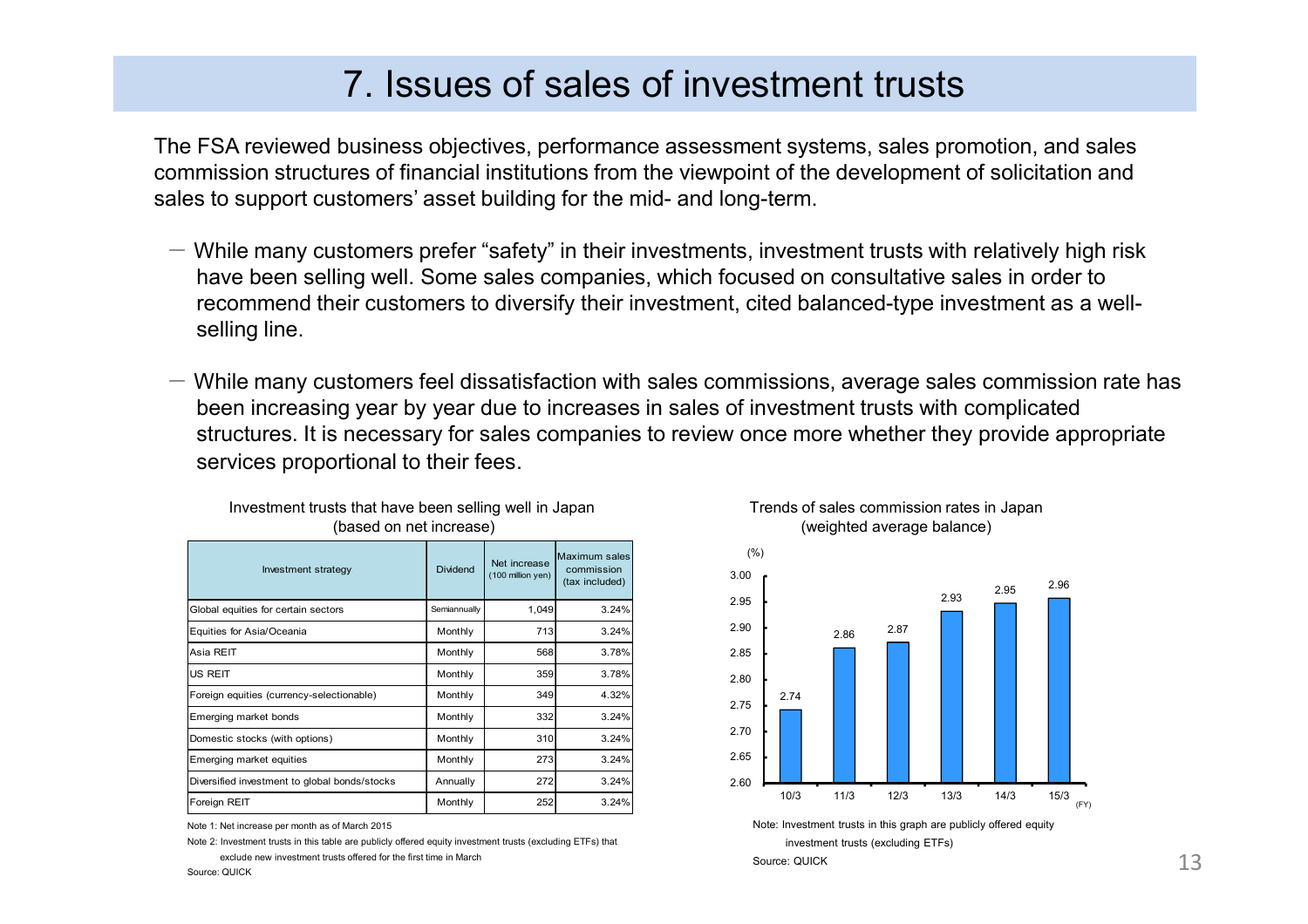## 8. Effective cyber security measures

Threats in cyberspace have become borderless and rapidly more complex. The FSA reviewed measures for cyber security taken by financial institutions.

- $-$  The three major banks have arranged a set of measures for cyber security, taking into account their research on G-SIFIs' proactive approach. It is important to enhance the effectiveness of cyber security measures not only as an individual bank but also as an entire group.
- $-$  For other financial institutions, it is significant to improve the countermeasures against cyber attacks as well as the sharing of information.
- $-$  More specifically, administration according to the criticality of information, Defense-in-Depth (i.e., combination of information security at various stages throughout not only entry but also middle and exit of monitoring), and training of initial response for cyber attacks are important.
- $-$  Since it is becoming harder to prevent cyber attacks, it is necessary to continue addressing the issue under management's proactive initiatives to develop cyber attack countermeasures.